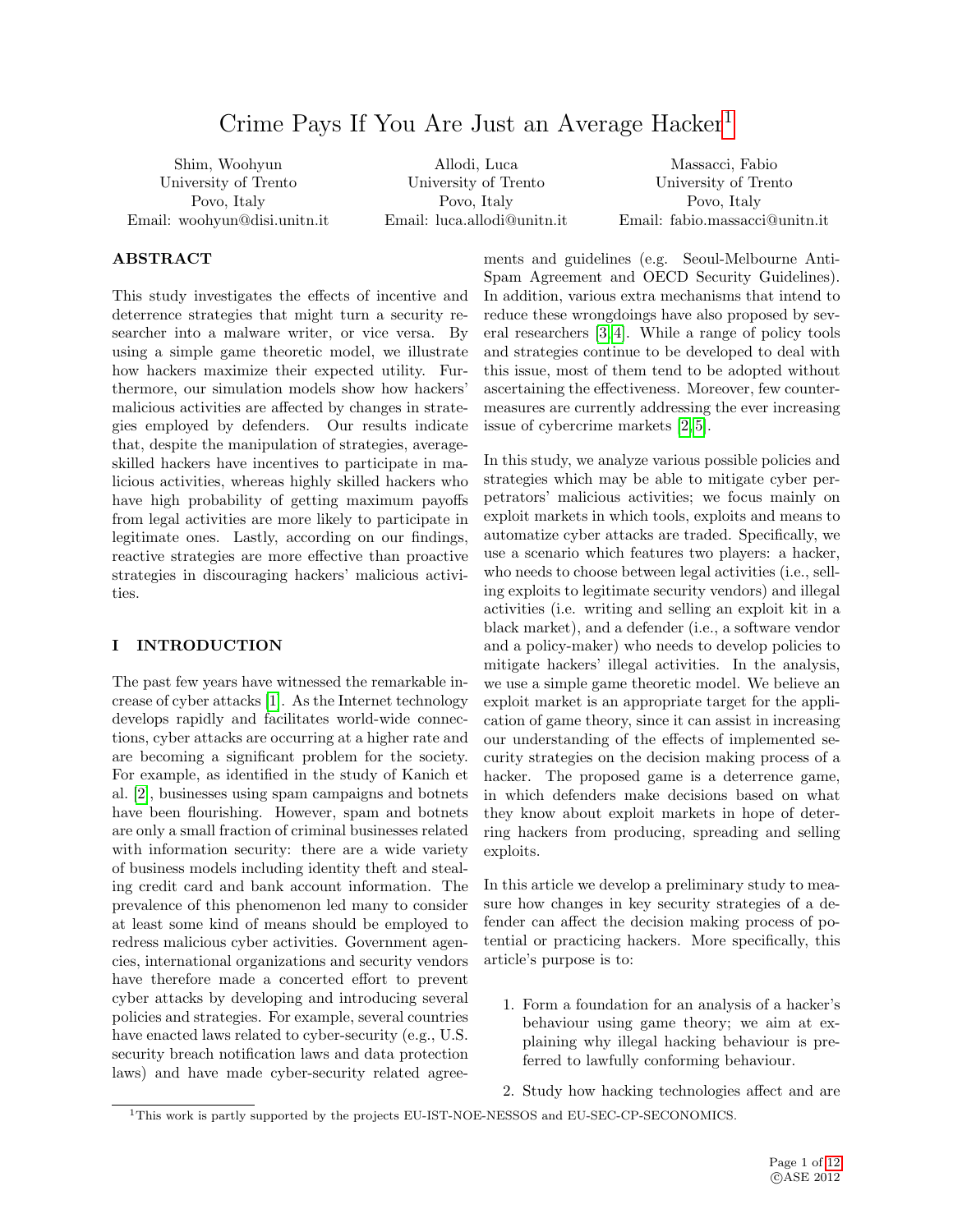affected by changes in a game.

3. Investigate possibly effective strategies and policies to be enforced by government agencies and security vendors to deter hackers' malicious activities.

Our results show that, interestingly, hackers with an average skill are prone to participate in malicious cyber-activities; on the other hand, highly skilled hackers are more likely to engage in legitimate activities and disregard criminal ones. We also identify that, of an array of potentially effective strategic alternatives, directly reducing the returns from malicious activities is the only effective strategy for hackers both with a low-medium skill and with a high skill. Furthermore, our results confirm that security defenders should put more effort into reactive strategies than proactive strategies to mitigate hackers' malicious activities as indicated by Anderson et al. [\[1\]](#page-10-0).

However, we should note that this study is only a first step toward a more complete modelling of cyberperpetrators' actions and incentives for a variety of decision-making situations. The results presented in this paper are not to be intended as definitive, but rather as a starting point for more complete and articulated models for cybercrime. Nevertheless, we think our work provides interesting insights into the cybersecurity environment, including interesting observations on which defensive actions are effective against strategic cyber-attackers. We also expect more empirical work to arise, hopefully, from our present discussion.

The remainder of the article is organized as follows: the next section reviews the previous literature. Section [III](#page-3-0) develops a game-theoretic model and Section [IV](#page-7-0) presents the results of our simulations. Lastly, discussion and limitations of this article are presented in Section [V.](#page-9-0)

#### <span id="page-1-1"></span>II LITERATURE REVIEW

In recent years, there has been increased discussion about cyber-attacks and cyber-defenses. While plenty of research has studied the harmful effects of various types of cyber attacks on organizations, industries and society, surprisingly little research has focused on the effectiveness of policy tools and strategies for coping with malicious cyber-activities. Particularly, many studies have recognized and have addressed the harmful effects of cyber-perpetrators' wrongdoings. Few, however, studied policies and strategies that can mitigate cyber-perpetrators' malicious activities. Accordingly, a growing number of strategies and policies related to cyber-crime have been employed in recent years, without enough consideration of the effects of these on cyber-attackers. Furthermore, most of the studies that suggested measures for preventing security incidents have been concerned about potential victims' prevention activities rather than investigating solutions to mitigate cyberperpetrators' criminal activities. In this section, we first discuss cyber black market economics that initially motivated this study, then explore studies related to the redress of malicious cyber-activities.

### 1 CYBER BLACK MARKET ECO-NOMICS

A first analysis of black market economics was addressed in [\[6\]](#page-10-5) by Franklin et al. They analyzed the amount of credit card numbers, banking information, and Social Serial Numbers (SSNs) circulating in Internet Relay Chat  $(IRC)^2$  $(IRC)^2$  markets for a period of 7 months. According to their estimations the market is worth, overall, about 100 Million USD. Moreover, they show that about 5 percent of the logged data concerns trading of compromised hosts.

However, Herley et al. are skeptical about the reliability of these results [\[7\]](#page-10-6). They show that IRC markets feature all the characteristics of a typical "market for lemons" [\[8\]](#page-10-7): the vendor has no drawbacks in scamming the buyer because of the absence of a unique-ID and of a reputation system. Moreover, the buyer cannot in any way assess the quality of the good (i.e. the validity of the credit card and the amount of credit available) beforehand. On a folkloristic note, indeed, IRC markets are well known, in the underground community, to be markets for "newbie" and wanna-be scammers [\[7\]](#page-10-6). There are underground markets other than IRC ones; Savage et al. [\[5\]](#page-10-4) analysed the private messages exchanged in six underground forums. Most interestingly, their analysis shows that these markets feature the characteristics typical of a regular market: sellers do re-use the same ID, the transactions are moderated, and reputation systems are in place and seem to work properly.

Dealing with criminals and illegal underground activities can be not only difficult and prone to error, but interpretation of experimental results can also

<span id="page-1-0"></span><sup>2</sup> IRC used to be a very popular channel for quasi-anonymous instantaneous interactions between users.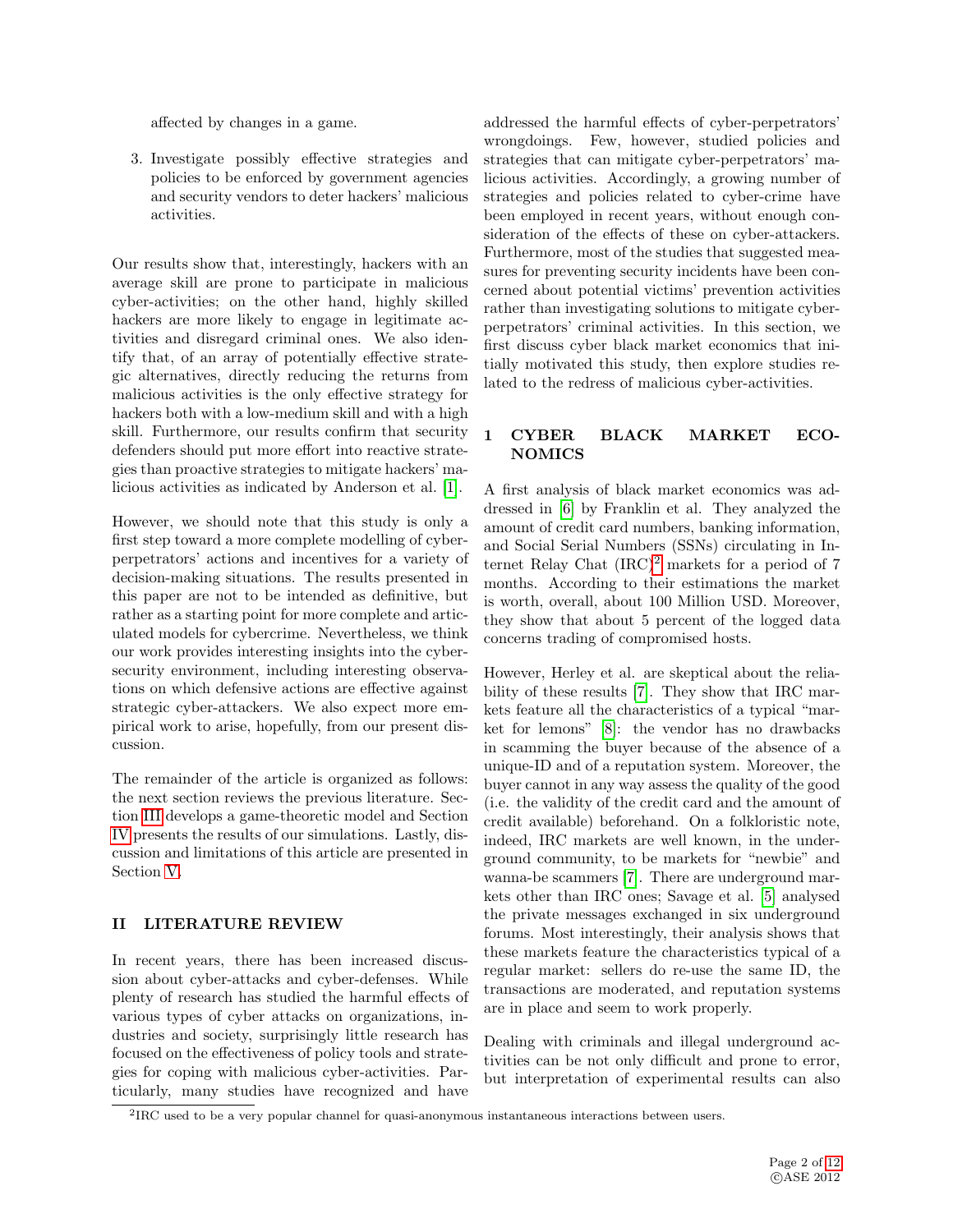be tricky and sometimes misleading [\[7,](#page-10-6) [9\]](#page-10-8). Moreover, Anderson et al. in [\[1\]](#page-10-0) showed that, when it comes to new crimes perpetrated through and thanks to the Internet, the investment to defend against them surpasses the gains for the attacker of one order of magnitude: traditional technical countermeasures and strict business-internal policies proved to be extremely expensive and unfruitful. This suggests that more efficient and practical policies and "reactive" practices should be considered when dealing with cybercrime (e.g. increasing the cost of attacks by putting the bad guys in jail).

In regards with these new forms of cybercrime, we are mainly interested in Exploit Kits: these are tools traded in the black markets [\[10\]](#page-10-9) that, once deployed, attack the victim systems that try to connect to them. They are widely used by cybercriminals to, for example, build botnets. These attack techniques are very well explored in a foundational study from Provos et al. [\[11\]](#page-10-10): an attacker usually compromises a popular website, and puts an i-frame in  $it<sup>3</sup>$  $it<sup>3</sup>$  $it<sup>3</sup>$ . Once loaded, the i-frame points a victim's browser toward a second domain under the control of the attacker, whose tool can now attack the victim. These dynamics are enforced in online advertisements and porn networks as well [\[12\]](#page-10-11). Moreover, successful business models are arising from the trade of users' "network traffic": traffic brokers [\[11\]](#page-10-10) re-sell users' connections to their client, that will eventually provide content to the final user (advertisement or, in our case, cyber attacks).

The economic returns for an attacker have been studied in literature as well. Kanich et al. analyze the return on investment for three spam campaigns [\[2\]](#page-10-1) launched by the Storm botnet, and show that the conversion rate (i.e. number of times the victim "clicks" on the spammed link and goes through the trade process to buy the product) are extremely low. This low success rate is taken into consideration by Herley in [\[13\]](#page-10-12); he observes that attackers pay the cost of "false positives" as well (e.g. users that are accounted as victims but are not). As a result, the cost for an attacker steadily increases as the density of "vulnerable" users decreases. Therefore, to economize the attack process, the attacker needs to choose carefully the population of victims she is going to attack. With spam campaign, it is very hard to understand which user is a true positive and which one a true negative. However, in the case of cyber attacks, criminals have at disposal a number of technological resources to assess, rather accurately, which users they

should attack and which should not [\[11\]](#page-10-10). This, alongside with cryptographic techniques and tool differentiation, allows attackers to minimize the number of false positives, dramatically decreasing their cost to attack. For example, less unsuccessful attacks (false positives) mean less visibility, which means that attackers can minimize the chance of having the police knocking on their door.

#### 2 REDRESS OF MALICIOUS CYBER AC-TIVITIES

Since Becker's seminal study [\[14\]](#page-10-13), a vast literature has been published dealing with strategies for coping with individual criminal behavior. The objective in the early era of research on criminal behavior was to increase the understanding of criminal behavior and develop corresponding effective countermeasures, primarily from the classical expected utility theory. While the literature focused mostly on analyzing a general model of criminal behavior, Cornish & Clarke [\[15\]](#page-10-14) started to study a crime-specific model. They argue that people's choice to participate in criminal activities might be very different according to what specific goal and act are taken into account.

In the field of cyber-security many studies have started to apply the previous models and findings to malicious behaviors in cyber-space. Of these studies, the most referred policies for mitigating illegal activities in cyber-space were the legal system. According to Lipton [\[16\]](#page-10-15), in spite of several deficiencies, relying on criminal laws which intend to penalize cyberperpetrators could be the most effective way to deal with many malicious activities in cyber-space. He, however, points out that in order to be effective for redressing malicious activities, criminal laws that deal particularly with malicious activities should clearly state what constitutes cyber-crimes and avoid relying on an approach from a pre-Internet era.

Recent literature suggests several additional mechanisms that could prevent cyber-perpetrators' wrongdoings. Some researchers argue that developing morality or the intrinsic motivation to do the "right thing" would be useful to reduce malicious activities. The question however is how to foster morality in online activities. According to Lipton [\[16\]](#page-10-15) and Broadhurst [\[17\]](#page-10-16), education or training can be used to develop morality since it could lead users to behave in a socially acceptable manner by creating an internal

<span id="page-2-0"></span> $3\text{An i-frame is an HTML page within-the-page that can feature no printed content and can therefore be invisible to the user.}$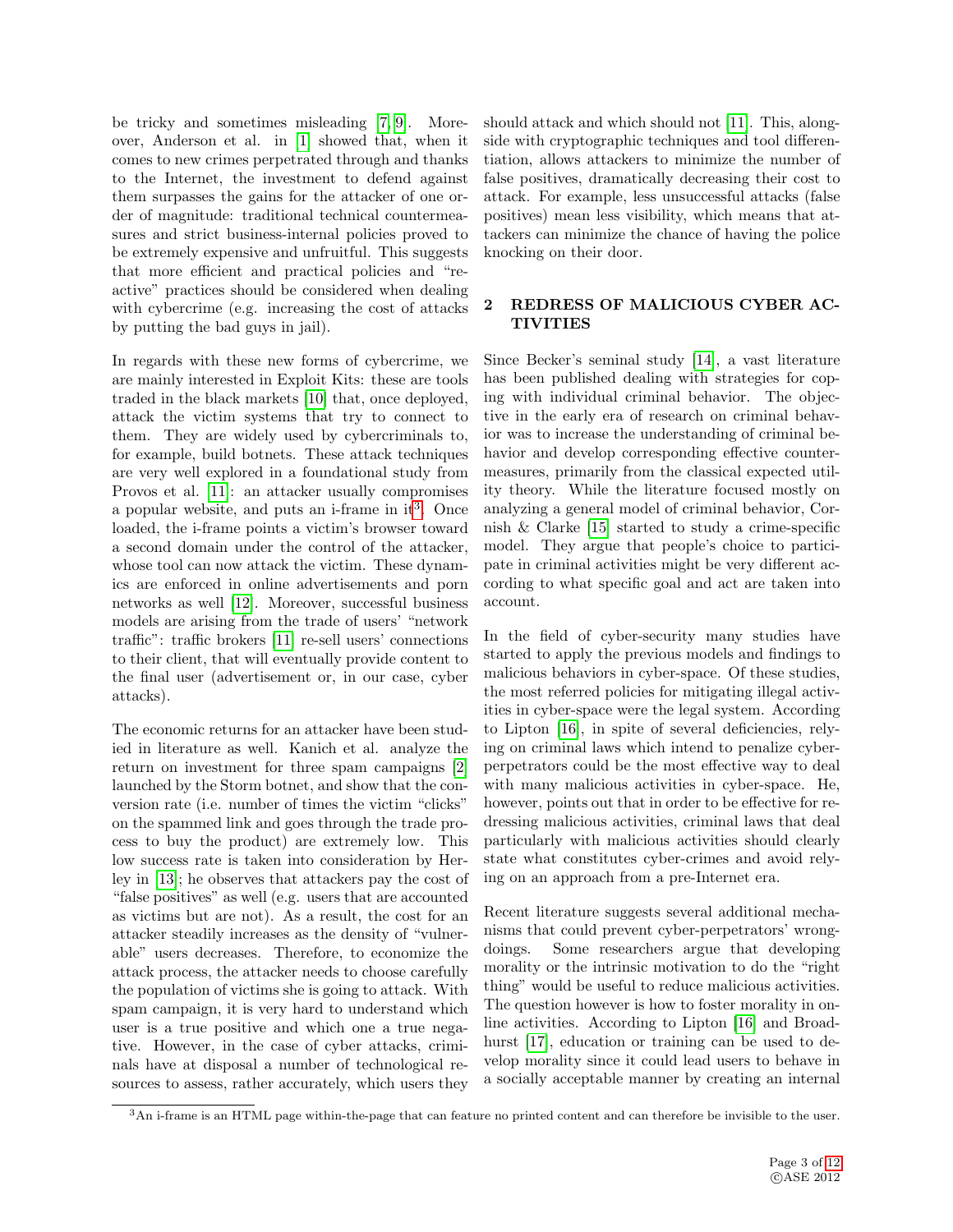sense of guilt and increasing moral satisfaction. Several studies have also addressed effects of policy tools and mechanisms which are developed to promote positive cyber-activities. According to these studies, the most commonly suggested tools are to increase rewards and reputation from positive cyber-activities. For example, researchers including Hennig-Thurau & Walsh [\[18\]](#page-10-17), Kwok & Gao [\[19\]](#page-10-18), and Liu et al. [\[20\]](#page-10-19) argue that monetary and economic rewards are one of the most important mechanisms that promote users' well behavior. Wang et al. [\[21\]](#page-10-20) further stated that users are likely to decide their online activities based on rewards that are offered by the system. They therefore conclude that the existence of the reward system which allows users to converts their activities into monetary rewards might increase their positive cyber-conduct. In designing a theoretical model, strategies and policies against various malicious cyber activities identified in the literature review are used as variables.

#### <span id="page-3-0"></span>III GAME THEORETIC MODEL FOR A HACKER'S BEHAVIOR

Alongside with the literature review proposed in Section [II,](#page-1-1) we base our model on our direct observation of the black markets. With the purpose of getting a more detailed and precise idea of how blackhat trades and tools work, we monitored the activities of many black markets for more than 6 months. In this work, in particular, we are interested in one of the kinds of tools traded in these markets: Exploit Kits.These tools are usually licensed over a one-year period; prices may vary in between 1,500 USD and 2,500 USD per year. In our model, cyber-attackers act as utility maximizers evaluating various factors including penalties and rewards in perpetrating cyber-crimes. In particular we consider a utility function that allows cyber-offenders to allocate their time to illegal cyber-activities while considering potential benefits and costs resulting from their wrongdoings.

# 1 THE BASIC MODEL

We consider two types of players in the study: a hacker who can sell an exploit kit which includes various vulnerabilities, or can sell the vulnerabilities to legitimate vendors (e.g., Google's bug bounty program, tipping point initiative or exposing them in a black-hat conference to be hired as a penetration tester) and a defender (e.g., a policy-maker or a security vendor). We regard a hacker as a single decision making entity no matter who is an individual hacker or a hacking group and, throughout, we use he for a hacker. He faces uncertain situations and needs to make a choice from a set of available actions. Each of these actions has a different probability of yielding an outcome. A hacker decides which action he will make based on his belief in the utility. We assume that a hacker will choose the action that is likely to produce the highest utility from monetary and nonmonetary rewards. Actual outcomes are then assumed to be the result of the interplay between the decisions made by a hacker and a defender.

In the game theory, a game can take either a cooperative form or a noncooperative form. Since exploit-kit markets consists of players with competing and conflicting interests, this study models a game as a noncooperative form, and hence assumes that the players make an effort to maximize individual payoffs. While this study is based on a framework covered in basic textbooks on game theory (e.g. Dixit et al. [\[22\]](#page-11-1) and Fudenberg & Tirole [\[23\]](#page-11-2)), we intend to extend the game theoretic models used in the studies of Mesquita & Cohen [\[24\]](#page-11-3) and Krebs et al. [\[25\]](#page-11-4). According to them, the game theoretic model allows us to determine a player's possible action based on his preferences for particular outcomes and his willingness to take risks to maximize the utility. The game we propose here posits that a hacker's potential to make efforts to develop and market exploits kits is a function of the expected payoffs from the exploit kits and the opportunity cost from committing these malicious activities. In contrast, defenders try to formulate strategies which make hackers' malicious activities less likely. They make choices based on what they know about hackers and exploit kit markets to deter hackers from producing, spreading and selling their exploit kits. There might be two types of strategies which can be employed by defenders: incentive and deterrence strategies. Deterrence strategies can be defined as the strategies which target reducing hackers' malicious activities by decreasing the returns on exploit kit related investments, and/or increasing the possibility of detection of exploits and conviction of hackers. On the other hand, incentive strategies mean the strategies which directly aim at encouraging hackers to involve more in legitimate activities by increasing the returns to these activities.

We follow a discussion on the variables considered in the model. Table [1](#page-4-0) reports a sum-up of the variables and their respective meaning. First, we consider a hacker. He has total time,  $T$ , and is assumed to participate in only two activities, defined as malicious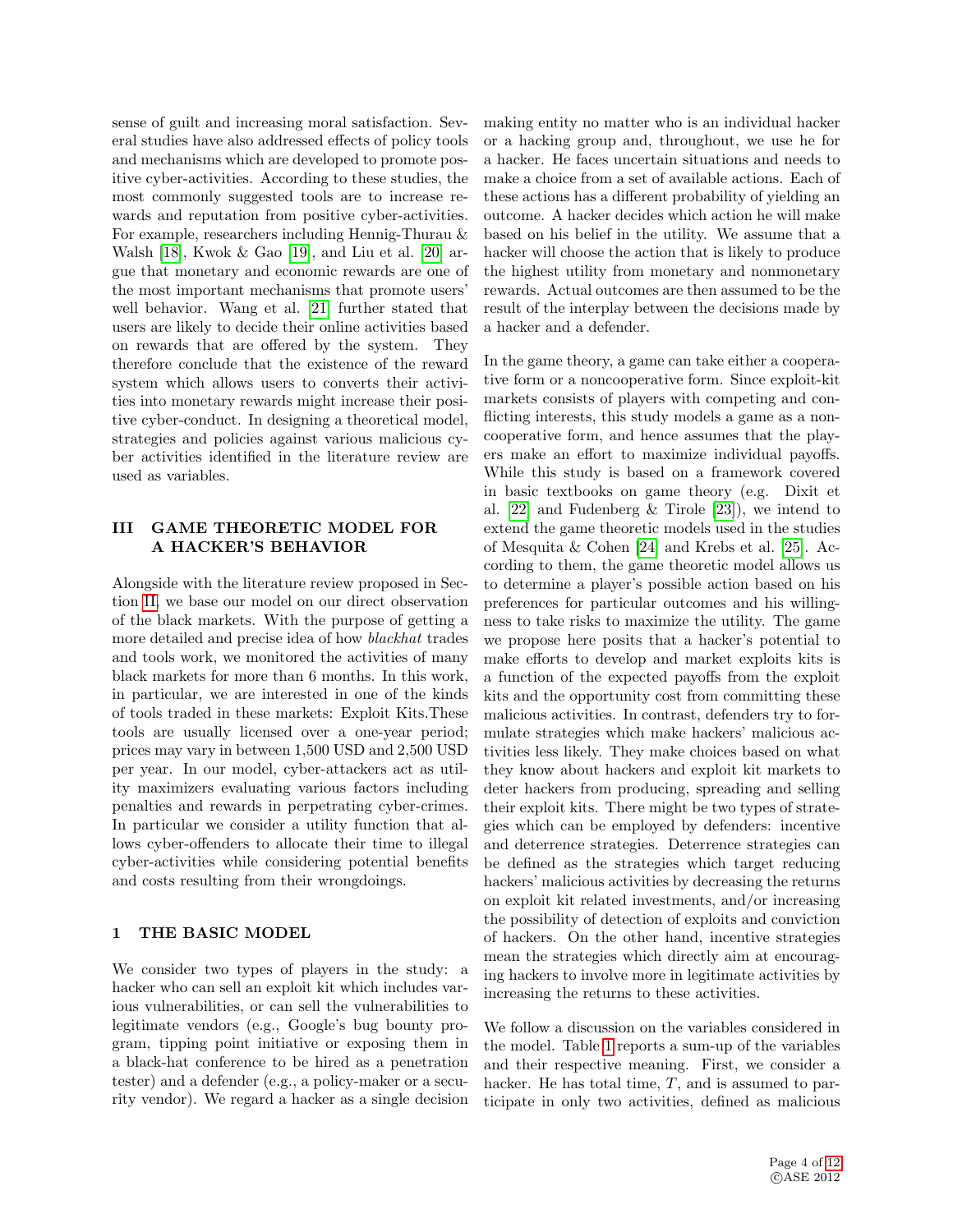| Activity type | Variable      | Meaning                                                             |  |  |  |  |
|---------------|---------------|---------------------------------------------------------------------|--|--|--|--|
| General       | T             | hacker's total time                                                 |  |  |  |  |
|               | t.            | time for detection and neutralization of criminal activity          |  |  |  |  |
|               | p             | probability of obtaining maximum benefit from legal activities      |  |  |  |  |
|               | $1-p$         | probability of obtaining only minimum benefit from legal activities |  |  |  |  |
|               | q             | probability of detection of the criminal activity                   |  |  |  |  |
|               | $q-1$         | probability of non-detection of the criminal activity               |  |  |  |  |
| Legal         | L             | fraction of time the hacker devotes to legal activities             |  |  |  |  |
|               | B             | maximum benefit gained from a legal activity                        |  |  |  |  |
|               | S             | minimum benefit gained from a legal activity                        |  |  |  |  |
| Criminal      |               | fraction of time the hacker devotes to criminal activities          |  |  |  |  |
|               | Z             | maximum benefit gained from a criminal activity                     |  |  |  |  |
|               | $\mathcal{C}$ | cost for the hacker in perpetrating criminal activities             |  |  |  |  |

<span id="page-4-0"></span>Table 1: Map of variables and their meaning in the model

activities such as producing and selling exploit kits in black markets, which are harmful to sound cyber environment, and normal activities including the development of legitimate software and selling vulnerabilities to legitimate vendors, that are socially acceptable or even some-times increase social benefits. Therefore, he chooses the optimal allocation of his total time spent online between these two activities at the beginning of a given period.[4](#page-4-1) We denote a fraction of a hacker's total time devoted to normal activities as L and a fraction of his total time spent on malicious activities as  $I$  (i.e.,  $L = T - I$ ).

We now consider how a hacker's expected utility is constituted. We assume that, if a hacker chooses to spend his total time only on legitimate activities, his abilities from these activities can potentially provide him with an opportunity to realize maximum benefits equal to  $B$ . We denote  $p$  as the hacker's probability on the achievement of these benefits. In contrast, with probability  $1 - p$ , the hacker can achieve only minimum benefits,  $S$  which is smaller than  $B$  (i.e.,  $B > S$ ). It should be noted that benefits from legitimate activities are not limited to monetary values (e.g., pecuniary income) and can include nonmonetary rewards such as the improvement of self-esteem and self-confidence. As a result, B and S can be increased not only by increasing monetary rewards from legitimate activities as suggested by Hennig-Thurau  $&$  Walsh [\[18\]](#page-10-17), Kwok  $&$  Gao [\[19\]](#page-10-18) and Liu et al. [\[20\]](#page-10-19), but also by fostering morality or the intrinsic motivation to act legitimately as proposed by Liption [\[16\]](#page-10-15) and Broadhurst [\[17\]](#page-10-16). The levels of p and  $1 - p$  are often considered to be influenced by the hacker's personal characteristics including education level and previous job experience. The hacker's expected utility from le-

gitimate activities, therefore, can be expressed as

$$
EU_N = L(pB + (1 - p)S)
$$
 (1)

where  $L = T$ .

We now take into account the case where a hacker chooses to participate in malicious activities (i.e., writing an exploit kit and selling it in black markets). We denote  $q$  as the probability of an exploit kit developed by the hacker being detected and disabled by defenders. The returns to the malicious activities are determined by the benefits gained from the exploit kit, Z, the timing of the detection and disablement of the exploit kit,  $t$ , which is normalized to be [0, 1] (i.e.,  $0 \le t \le 1$ ), and the costs to the hacker, C. Similarly with the benefits from legitimate activities, Z is an important factor that determines a hacker's behavior as explained by Wang et al. [\[21\]](#page-10-20). The costs to the hacker,  $C$ , is caused by the detection and disablement of the exploit kit, including the loss of reputation and the penalty from criminal laws considered by Lipton [\[16\]](#page-10-15). Three things should be noted: first, benefits and costs are not restricted to monetary payoffs and losses. These can also take the form of psychological rewards (e.g., self-esteem or self-confidence) and disappointment (e.g., a sense of sinfulness or guilt). Second, unlike the previous criminology research, since it is extremely difficult, if not impossible, to arrest a malicious hacker who develop an exploit kit [\[26\]](#page-11-5), we assume that the hacker can still have the returns from his legitimate activities even after an exploit kit developed by him is detected and disabled by defenders. Lastly, unlike the previous literature, we include the time of the detection and disablement, t, in the model since the time has a high impact on a hacker's final payoffs. As a result,

<span id="page-4-1"></span><sup>4</sup>We also assume that there is no cost for the movement between the activities.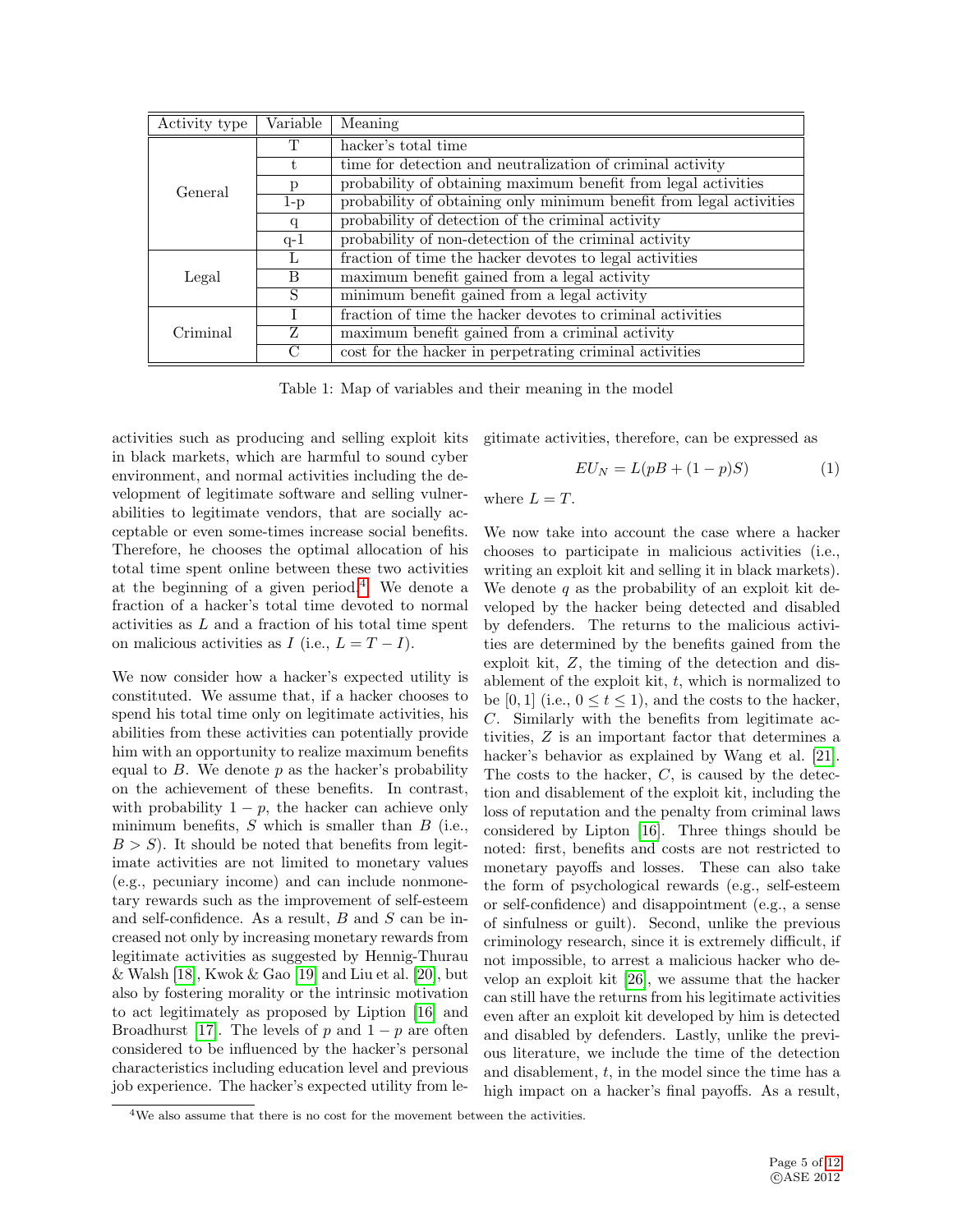we define the returns from an exploit kit being detected as  $(T - L)(Zt - C) + L(pB + (1 - p)S)$ . On the other hand, the probability of a hacker's exploit kit not being detected by defenders can be expressed as  $(1 - q)$ . In this case, the returns are equal to  $(T - L)Z + L(pB + (1 - p)S)$ . Putting it all together, a hacker's expected utility of committing malicious activities in line with the ideas of the time allocation can be denoted as

$$
EU_M = q[(T - L)(Zt - C) + L(pB + (1 - p)S)]
$$
  
+(1 - q)[(T - L)Z + L(pB + (1 - p)S)]. (2)

As a result, if a hacker puts all of his time on malicious activities, the expected utility becomes  $T(q(Zt - C) + (1 - q)Z)$ . From these expected utility functions, we can use a game theoretic model to investigate a hacker's decision making process.

Figure [1](#page-6-0) depicts the course of a game that contains the possible choices of the players. In the game, a defender (e.g., policymaker and security vendor) moves first, so as to decide whether to enforce security policies and strategies against the activities related to exploit kits. A hacker then should decide whether he will involve in normal activities or malicious activities. If the hacker chooses to participate in malicious activities, the defenders again have to decide whether or not to impose additional security policies and strategies to the hacker's behavior. To solve this game theoretic model, it is important to identify the equilibria of the game. These show us under which conditions a hacker is expected to choose his involvement between socially acceptable activities and malicious activities. Briefly speaking, a hacker determines whether malicious activities or socially acceptable activities will yield a greater expected utility. He evaluates the expected utility from malicious activities which is represented by an exploit kit business and the expected utility from normal activities based on his beliefs. If he believes  $EU_N \geq EU_M$ , then socially acceptable activities will be selected. Otherwise, a hacker will start allocate his time to malicious activities. It is important to note that, for simplicity, this initial model only evaluates the "immediate" value of the variables, and does not consider possible indirect effects between them. For example, a decrease in  $L$  could cause a drop in  $p$ , as the hacker would put less effort in legal activities therefore decreasing his/her chance of acquiring maximum benefit from them. These considerations are left for future studies.

#### 2 A HACKER'S RESPONSE TO PARAM-ETER SHIFTS

In this subsection, we investigate various policies and strategies of defenders which may affect a hacker's decision on participating in exploit markets. Specifically, we examine the hacker's supply shift of malicious activities in response to changes in strategies. Following Mesquita & Cohen [\[24\]](#page-11-3) and Krebs et al. [\[25\]](#page-11-4), several variables which may be possible remedies for malicious activities are modeled to identify which variables might be effective for reducing such activities. Following their study, we manipulate six variables: the probability of achieving maximum benefits from legitimate activities  $(p)$ , the probability of an exploit kit being detected and disabled by defenders  $(q)$ , the minimum benefits from legitimate activities  $(S)$ , the maximum benefits from legitimate activities  $(B)$ , the costs associated with the detection and disablement of the attack tool  $(C)$ , and the benefits achieved from the attack tool  $(Z)$ . In addition to these variables, we also propose manipulating the timing of the detection and disablement  $(t)$ . This is because defenders (e.g., security vendors) can affect the value of an exploit kit by providing their customers with patches which can disable the exploit kit, or can shorten the timing of the detection of the exploit kit by monitoring exploit markets. We do not however vary a fraction of a hacker's total time devoted to normal activities L, since this variable is not likely controllable by defenders. As a result, in this study, we examine the effects of changes in key variables  $p, q, S, C, B, Z$  and t by using a simple simulation technique.

For our simulation we adopt an approach already used in literature by a former and notable study performed by Krebs et al. [\[25\]](#page-11-4). In each simulation analysis, we normalize all the values of the variables to 1.00. We then fix all of the variables except for the value for the key variable being manipulated: other things being equal, the key variable whose effect is being simulated will increase from 0.05 to 1.00 by 0.05 steps.

As pointed out by Krebs et al., while fixed values used in the previous studies might be appropriate for the purpose of each of them, some of the variables should be adjusted for the purpose of this study [\[25\]](#page-11-4). We fix the variables  $p$  and  $S$  at  $.5$  and  $.3$  respectively; these are the same values used in the studies of Mesquita & Cohen [\[24\]](#page-11-3) and Krebs et al. [\[25\]](#page-11-4). We estimate the values of  $q, C, Z, B, t$  and L based on several months of explorations in the exploit markets.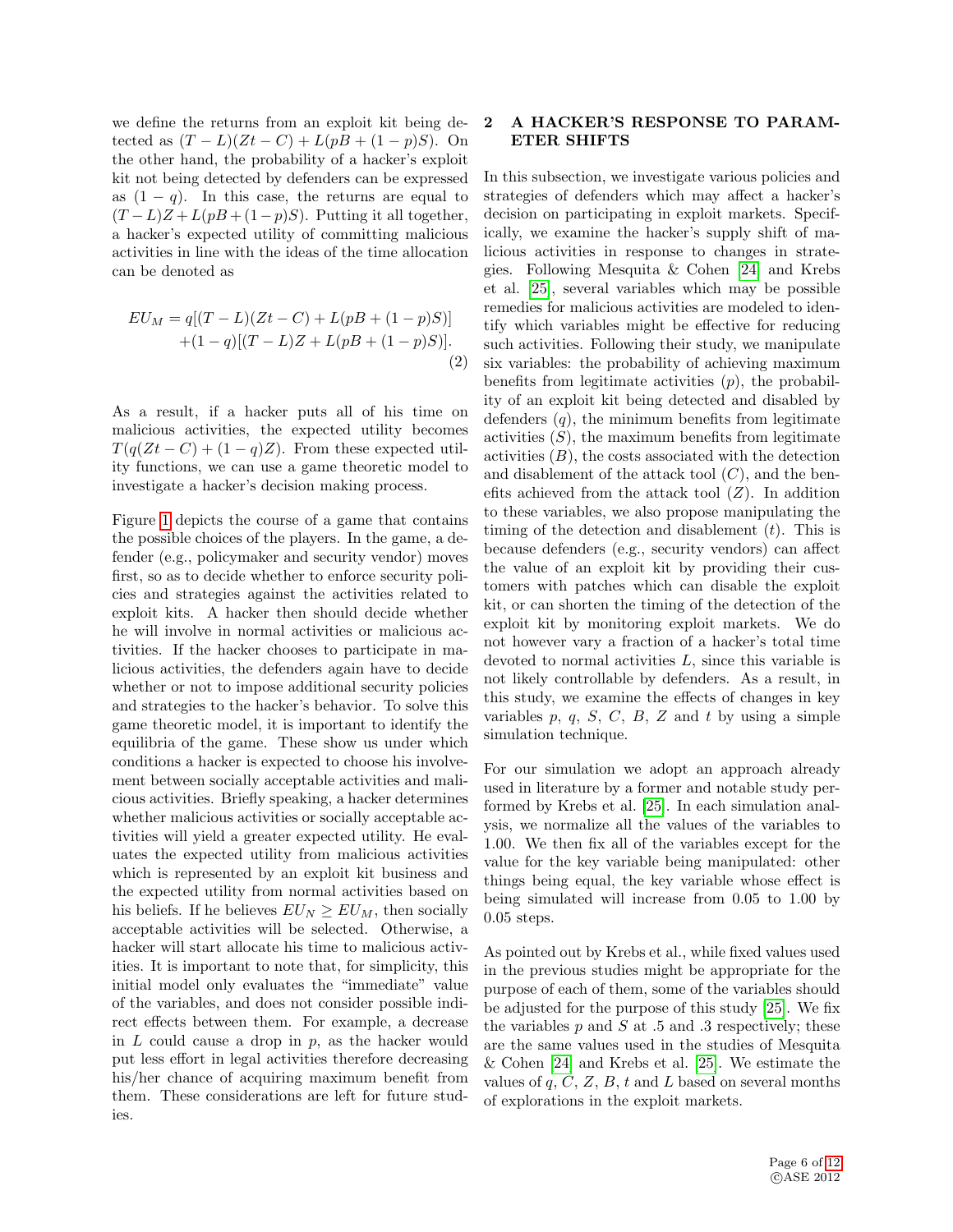

<span id="page-6-0"></span>Figure 1: Defender-Attacker Game

The probability of an exploit kit being detected and disabled by defenders, q, may be very low. In general, delayed detection of breaches is very common in cyber-security; as an example Verizon's 2012 report on data breaches investigations [\[27\]](#page-11-6) shows that the great majority of breaches are discovered months, if not years, after they happened. Moreover, cooper-ation between law forces is often difficult<sup>[5](#page-6-1)</sup>, and the rate at which an attacker can change the address of his exploit kit is way higher than its detection rate by lawful security researchers. As a result, we fix the value of  $q$  at 0.1, which is, however and most likely, an over-estimation.

The costs caused by the detection and disablement of an exploit kit, C, may also be low since arrest of a hacker is quite hard and the actual arrest rate is very low [\[26,](#page-11-5) [28,](#page-11-7) [29\]](#page-11-8). Recently, the U.S. Federal Bureau of Investigation and many other European agencies are increasing their effort in chasing cyber-criminals<sup>[6](#page-6-2)</sup>. While cyber-criminals face very severe penalties when caught[7](#page-6-3) , it is certainly hard to prosecute and apprehend them since they usually stay outside the reach of law enforcement [\[3\]](#page-10-2). Given this situation, we fix the value of  $C$  at 0.2.

As for the benefits gained from the exploit kit, Z, and the maximum benefits from legal activities, B, we consider two cases: In one case, we fix the values of Z at 1.0 and B at 0.8  $(B > Z)$ . In the other case, we choose the values of  $Z$  at 0.8 and  $B$  at 1.0  $(Z > B)$ . This is to compare different types of hackers: a hacker valuing self-esteem and altruism vs. a hacker valuing sense of superiority and dominance. While indeed regular criminals often act out of need (e.g. they don't have a satisfying social status or they don't have a job), cyber-criminals are seemingly often well-educated and financially stable members of the society [\[26\]](#page-11-5). Hackers are indeed well-known to often act for fun or for reputation [\[30\]](#page-11-9). Being hackers' motivation not strictly related to their condition in the society, but rather an "emotional state", we feel that we should distinguish between the two cases in which the hacker is  $a)$  lawful-but-curious and  $b)$ criminally-minded.

In addition to these values, we also estimate the values for  $t$  and  $L$  which were not introduced in the previous studies. As previously mentioned, the detection rate of cyber-threats is traditionally rather low. Moreover, in the market we observed a number of Exploit Kits that feature 5+ years old vulnerabilities at the time of release. The reason why these exploits are still effective and actively used<sup>[8](#page-6-4)</sup> is because users do not patch [\[29\]](#page-11-8) and therefore vulnerabilities stay exploitable far longer than supposed to. Moreover, exploit kits continuously change domain, therefore tracking them down and disabling them is a very hard if not impossible task [\[31\]](#page-11-10). We conclude

<span id="page-6-1"></span> $5$ <http://nakedsecurity.sophos.com/2012/01/19/koobface-gang-servers-russia-police/>, accessed July 05 2012

<span id="page-6-3"></span><span id="page-6-2"></span> $6$ <http://nakedsecurity.sophos.com/koobface/>, accessed July 05 2012

 $^{7}$ <http://www.darkreading.com/database-security/167901020/security/attabreaches/224200531/index.html>, accessed July 05 2012

<span id="page-6-4"></span> $8$ <http://contagiodump.blogspot.it/2011/08/targeted-attacks-against-personal-gmail.html>, accessed July 05 2012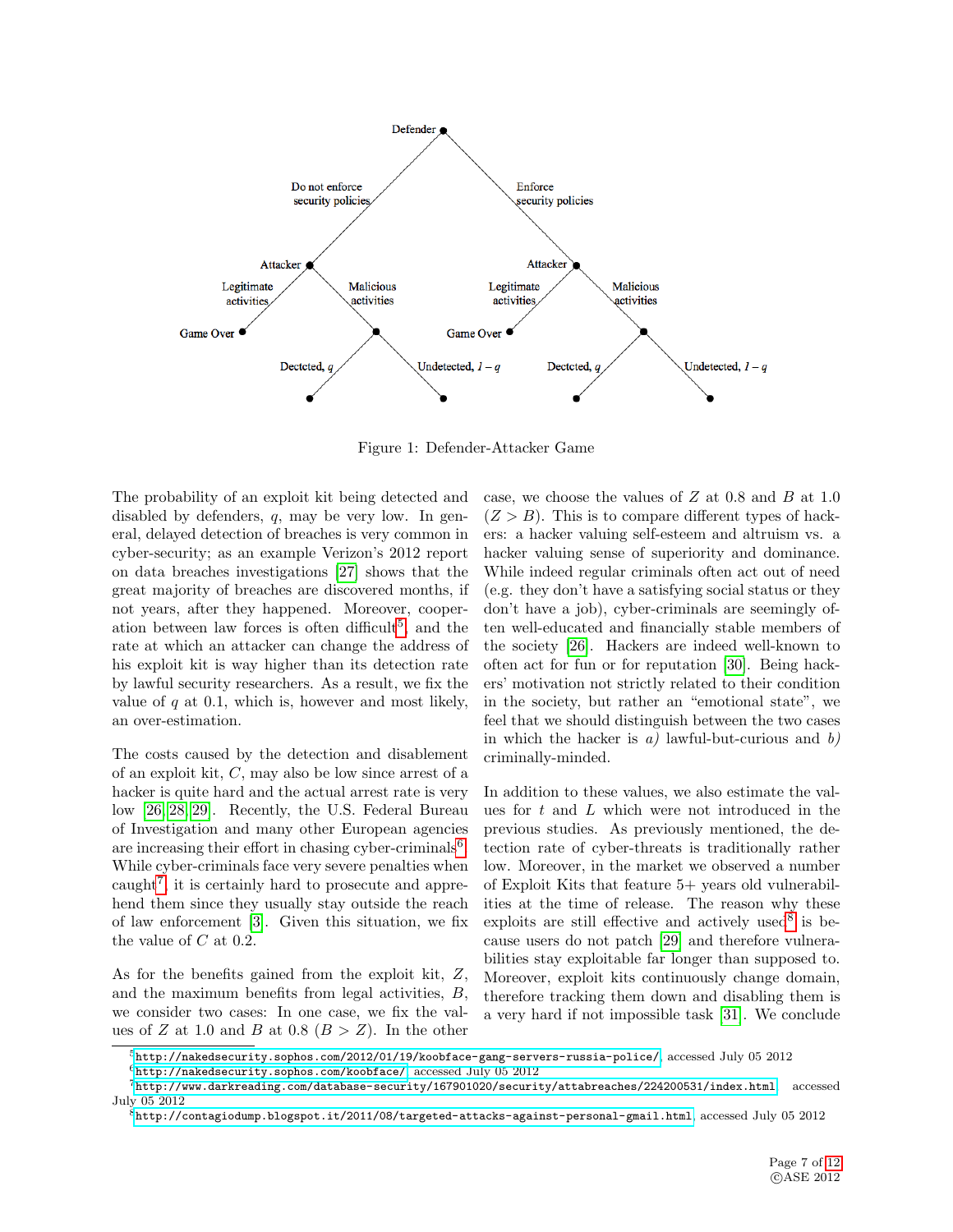that the average time for the neutralisation of an Exploit Kit is very high. We therefore set the timing of the detection and the disablement of an exploit kit, t, to .9.

As for a fraction of a hacker's total time devoted to normal activities,  $L$ , we fix the value of  $L$  at 0.9, meaning that the fraction of time they devote to the criminal activity is low  $(0.1)$ . The reason of this is because most of the hackers have regular jobs, as inferred from reports on the profiles of cyber-crooks [\[26\]](#page-11-5); moreover, exploit kits do not require much time or effort to be managed, once their development is complete and the final product marketed. This coincides with our starting observation that cybercriminal activities are typically not correlated with social needs: not only many hackers have a job as programmers, they are also often young and welleducated [\[26\]](#page-11-5). Of course, this is very hard to prove to be the typical case; however, due to the rather high sophistication of Exploit Kits and the non-trivial exploitation of software vulnerabilities [\[31\]](#page-11-10), it is likely that the average hacker considered in this study is at least experienced with programming and/or has at least college-equivalent preparation in the topics of Software Engineering and Information Security. Otherwise, any technical implementation of the final product would be impossible for him/her to accomplish.

#### <span id="page-7-0"></span>IV RESULTS

We now discuss the results of the simulation tests. In the simulation we let the variables  $p, q, S, C, B$ ,  $Z, t$  change from 0.05 to 1 with 0.05 steps. When a variable doesn't change, it is fixed to the value identified in Section [III.](#page-3-0) We ran simulations for both the cases when  $(Z > B)$  - i.e. when the maximum benefit from criminal activities is higher than that from legal ones - and  $(B > Z)$  -i.e. *vice-versa*. Unsurprisingly, we found that most of the strategies and policies for reducing malicious activities of a hacker do not work as intended by defenders when the hacker values the benefits from exploit kit development and marketing more than the benefits from legitimate activities  $(Z > B)^9$  $(Z > B)^9$ . However, it confirms that lowering the value of Z is the only effective strategy for hindering hackers participating in malicious activities. These results correspond to those from Mesquita's foundational study from 1995 [\[24\]](#page-11-3).

The results for the second case  $(B > Z)$  are reported

Table [2](#page-8-0) indicates that, in addition to the strategies for decreasing the value of Z, several other strategies that are not effective in the previous tests become effective for reducing malicious activities if a hacker values the benefits from lawful activities more than the benefits from malicious activities. In detail, Model 1 suggests that increasing the value of  $p$  will make normal activities more attractive than malicious activities: with an increase in the value of the probability of getting maximum benefits from normal activities to 70 percent, a hacker is likely to choose normal activities over malicious ones. In contrast, this also implies that only highly skilled hackers (i.e., hackers who have a probability of getting the maximum benefits from legitimate activities higher than 70 percent) are likely to devote their resources to legitimate activities. This result is also interesting with respect to Model  $5(B)$ : increasing the maximum benefit for legal activities (B) is not as effective as increasing the probability of obtaining it  $(p)$ . This suggests that fair working policies that encourage productivity with higher chance of getting better benefits can be an effective strategy to discourage criminal activities without increasing the benefits themselves. Model 2 confirms that the increase in the value of  $q$  can be an effective strategy for reducing malicious activities: While such a scenario is unlikely, a hacker would be prone to participate in legitimate activities rather than malicious activities if the probability of detection rate rises to 55 percent. This may seem in contrast with the results from Model 4, in which  $C$ , the cost associated with the criminal activity, is not effective as a strategy. It is indeed reasonable to say that the costs for a criminal activity are affected by the probability of detection of the activity itself by lawful forces  $(q$  in our model). However, this is an indirect effects on the C variable and, for the reasons already discussed in Section [III,](#page-3-0) is not considered here. Model 3 also suggests that increasing the minimum benefits from

in Table [2.](#page-8-0) The first column indicates the changes of the key variable in increments of 0.05 ranging from 0.05 to 1.00. The columns of each simulation model show the results of the comparison between the expected utilities from normal activities and malicious activities (i.e.,  $EU_N - EU_M$ ). That is, these columns display whether the changes in the variable are likely to be effective for reducing malicious activities: succeed indicates that the key variable might be effective whereas a blank cell means that the changes in the key variable will not be effective. Note that not all the models can be effective in driving the hacker toward legal rather than malicious activities.

<span id="page-7-1"></span><sup>9</sup>The table of the results is not presented here, but is available for the interested reader upon request.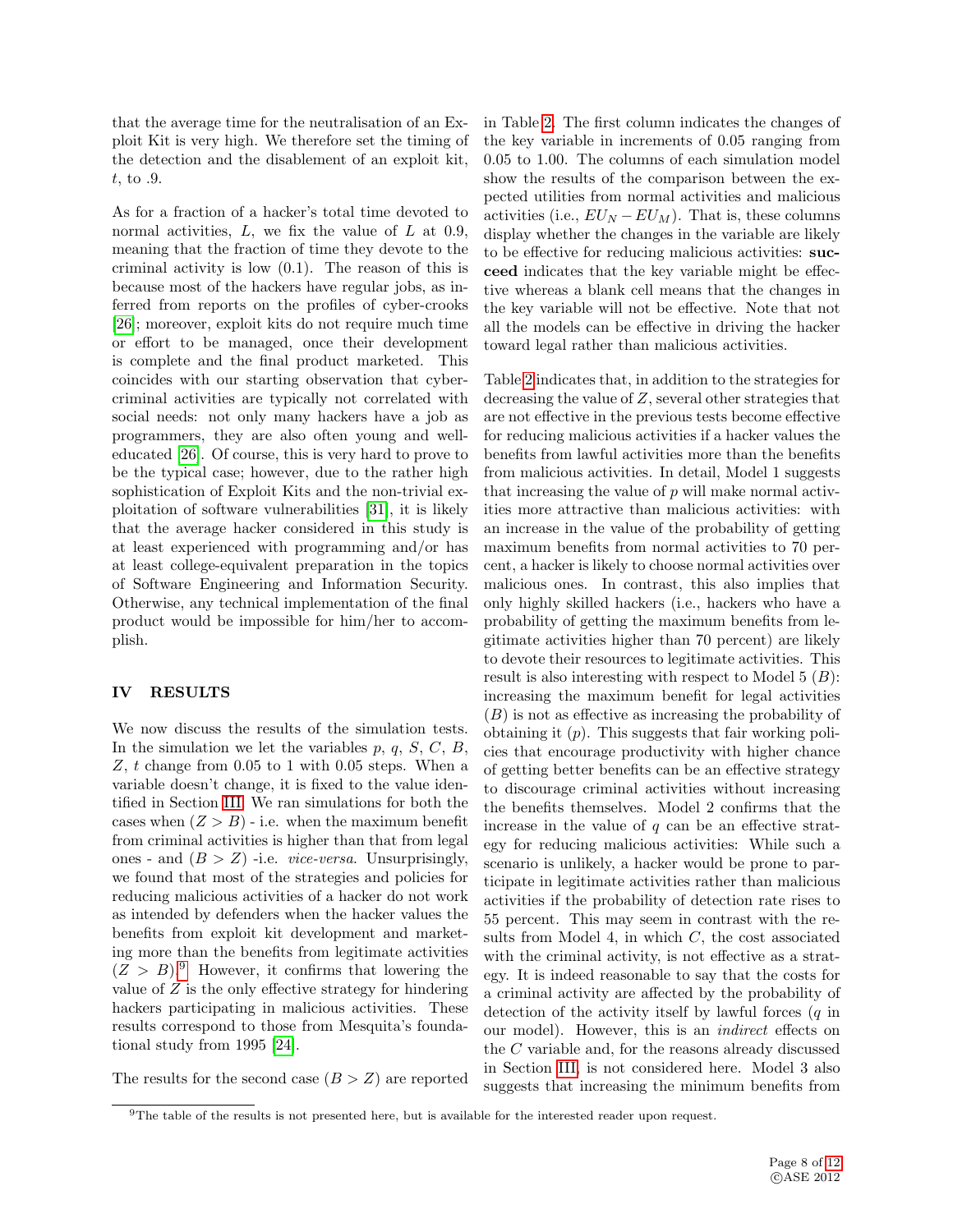| Changes in key variable | Model 1     | Model 2        | Model 3     | Model 4     | Model 5     | Model 6        | Model 7     |
|-------------------------|-------------|----------------|-------------|-------------|-------------|----------------|-------------|
|                         | $p$ changes | $q$ changes    | $S$ changes | $C$ changes | $B$ changes | $Z$ changes    | $t$ changes |
| 0.05                    |             |                |             |             |             | <b>Succeed</b> |             |
| 0.1                     |             |                |             |             |             | Succeed        |             |
| 0.15                    |             |                |             |             |             | Succeed        |             |
| 0.2                     |             |                |             |             |             | Succeed        |             |
| 0.25                    |             |                |             |             |             | Succeed        |             |
| 0.3                     |             |                |             |             |             | Succeed        |             |
| 0.35                    |             |                |             |             |             | Succeed        |             |
| 0.4                     |             |                |             |             |             | Succeed        |             |
| 0.45                    |             |                |             |             |             | Succeed        |             |
| 0.5                     |             |                |             |             |             | Succeed        |             |
| 0.55                    |             | Succeed        | Succeed     |             |             | Succeed        |             |
| 0.6                     |             | Succeed        | Succeed     |             |             | Succeed        |             |
| 0.65                    |             | Succeed        | Succeed     |             |             | Succeed        |             |
| 0.7                     | Succeed     | <b>Succeed</b> | Succeed     |             |             |                |             |
| 0.75                    | Succeed     | Succeed        | Succeed     |             |             |                |             |
| 0.8                     | Succeed     | Succeed        | Succeed     |             |             |                |             |
| 0.85                    | Succeed     | Succeed        | Succeed     |             |             |                |             |
| 0.9                     | Succeed     | <b>Succeed</b> | Succeed     |             |             |                |             |
| 0.95                    | Succeed     | Succeed        | Succeed     |             |             |                |             |
| $\mathbf{1}$            | Succeed     | Succeed        | Succeed     |             |             |                |             |

<span id="page-8-0"></span>Table 2: Simulation Results when  $B > Z$ . When not changing, variables are fixed as from Section [III.](#page-3-0) Z is fixed at  $0.8$  and  $B$  is fixed at 1.0.

legitimate activities  $S$  to 55 percent makes a hacker participate in legitimate activities. This implies that the gap between the minimum and maximum benefits from legitimate activities should be reduced in order to mitigate hackers' malicious activities. Model 6 indicates that reducing the value of Z makes the incentive to work in exploit markets less attractive. Finally, Model 7 shows that for the average time to discover and neutralise the criminal activity  $t$  no effective strategy can be identified. Here, the same observation as for C is valid: only direct effects are considered, therefore in this model we do not evaluate the indirect effects of t.

In sum, the simulation models suggest the followings: First, the only key variable which can be effective for hackers with either  $Z > B$  or  $B > Z$  is to reduce the value of Z. However, developing policies and strategies to reduce the value of Z might be difficult. For example, several researchers have argued that building legitimate "markets for vulnerabilities" that can substitute illegal exploit markets might be effective in giving hackers incentives to reduce malicious activities by decreasing the value of Z [\[32\]](#page-11-11); accordingly, many policy makers and security vendors have

tried to build legitimate "markets for vulnerabilities". However these markets are not as well-activated and well-developed as originally intended [\[33\]](#page-11-12). Second, while shortening the timing of the detection and disablement of a security threat, which corresponds to  $t$  in our study, might be an effective tool for reducing malicious activities, it might do nothing to make hackers reduce their malicious activities. Third, it is identified that developing policies and strategies for hackers with  $Z > B$  is more problematic than developing those for hackers with  $B > Z$ . That is, hackers who value the benefits from legitimate activities more than the benefits from malicious activities are likely to give up malicious activities by changing the values of  $p, q, S$  and  $Z$ ; on the other hand, hackers who regard the benefits from malicious activities higher than the benefits from normal activities are still likely to participate in malicious activities even after the manipulation of the key variables except for Z. This result corresponds to the hackers' profiles reported in other articles and in the news  $[26]^{10,11}$  $[26]^{10,11}$  $[26]^{10,11}$  $[26]^{10,11}$  $[26]^{10,11}$  $[26]^{10,11}$ : since they are relatively young, these traffic hackers are more likely to participate in malicious activities motivated by thrill-seeking, feelings of addiction, peer recogni-

<span id="page-8-1"></span> $10$ <http://www.informationweek.com/security/management/amazoncom-ddos-attacker-busted-in-cyprus/240004073>

<span id="page-8-2"></span> $11$ <http://nakedsecurity.sophos.com/koobface/>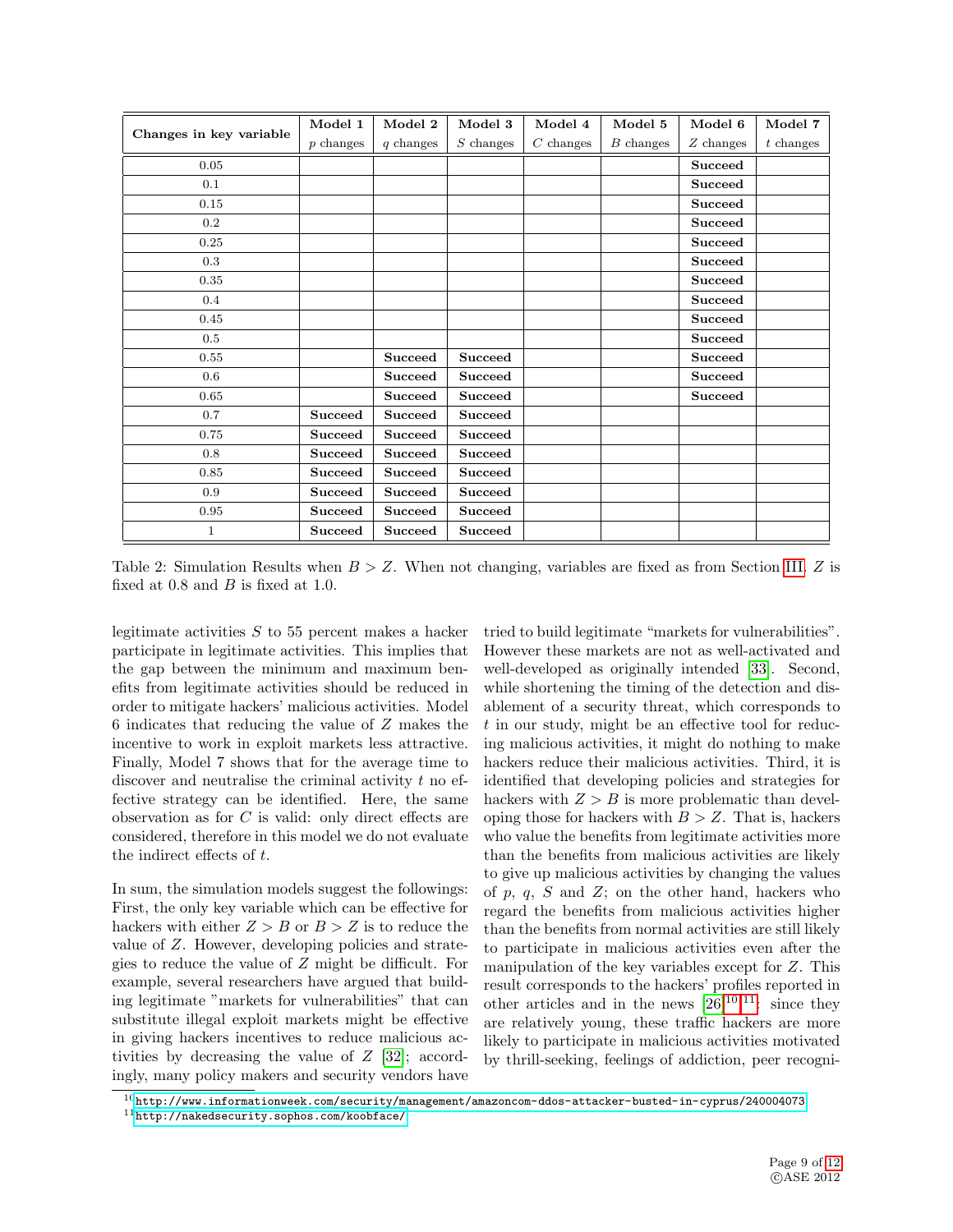tion, boredom with the educational system and lack of money [\[30,](#page-11-9) [34\]](#page-11-13).

# <span id="page-9-0"></span>V DISCUSSION AND FUTURE RE-SEARCH

Currently, most of the research on malware threats has been studied from a technical lens, and hence other domains such as economic and political perspectives have been largely ignored. Furthermore, the focus on the research is mostly on the targets of attacks rather than on strategies and policies that can mitigate criminal activities associated with malware. With this article we want to fill this gap in the literature by conducting a study on strategies and policies for reducing malicious cyber-activities from an economic perspective. The results of this study are therefore not to be intended as definitive: while many of our conclusions are, we believe, sound and promising for future research, more complete models are needed to design realistic and effective mitigation strategies. However, some key insights identified in this work could be interesting pointers for future work. Specifically, our results show that:

- 1. Only very good programmers and professionals who have high probability of getting maximum payoffs from legitimate activities are not prone to engage in criminal activities. Indeed, only when one's likelihood of getting maximum benefits from lawful activities exceeds 70% we can expect the actor not to act maliciously. This implies that it is not only true that one does not have to be a very good programmer in order to be a malicious hacker, but also true that a very good programmer is not likely to be a malicious hacker.
- 2. Good policies that can increase the likelihood of achieving maximum returns from lawful activities would prevent the very good professionals from going rogue.
- 3. Policies could also be tuned to assure that only low-scale professionals are willing to "join the dark side". Accordingly, this would decrease the quality of the attack tools traded in black markets, and possibly their effectiveness in infecting machines and, for example, building botnets.
- 4. Another possible strategy is to increase the minimum benefits for a hacker ("S" in our model). This would encourage even "average

skilled" hackers in joining legal activities rather than criminal ones.

Moreover, despite resulting from a completely different approach, our conclusions are in accordance with those of a recent study from Anderson et al. [\[1\]](#page-10-0): "response policies" is where policy makers should put more effort into: Increasing detection rates is an effective strategy to deter cyber-criminals from going rogue. We are, however, very far from achieving that goal: our model predicts a detection rate higher than 50% to be effective; in the current state of cybersecurity, this is far from being accomplished. A more plausible strategy is to cleverly increase the minimum benefit for legitimate activities  $(S)$  in cooperation with higher detection rates  $(q)$ : this may turn out to be an effective strategy in real-world scenarios.

In spite of the interesting findings, this study has some limitations that might offer additional avenues for future study and are important to underline here. First, our model doesn't cope with indirect effects of variables. For example, it is reasonable to think that a higher detection rate  $(b)$  would also increase the costs for the attacker C. These considerations are left for future work. one should recognise that, even with a well-crafted strategy for coping with malicious activities, its implementation might be problematic and therefore unrealistic. For example, an exploit provider may not be inside the jurisdiction where cyber-crime is committed [\[3\]](#page-10-2). Because the Internet can be accessed by anyone throughout the world, it might be very difficult, if not impossible, to apply strategies that are made for a specific country to other countries or to prosecute a foreign cyberperpetrator. As a result, while this study can help in pointing policy-makers and security vendors toward theoretically supported strategies, it is clear that further investigation and additional empirical studies in the field are required. Moreover, the results of our model may change because of complementary or substitution effects between the key variables, or the expansion of the model. All of these issues are very interesting and critical points to be address in future work: we believe that the model presented in this paper can be a good candidate as a starting point for upcoming research in the field.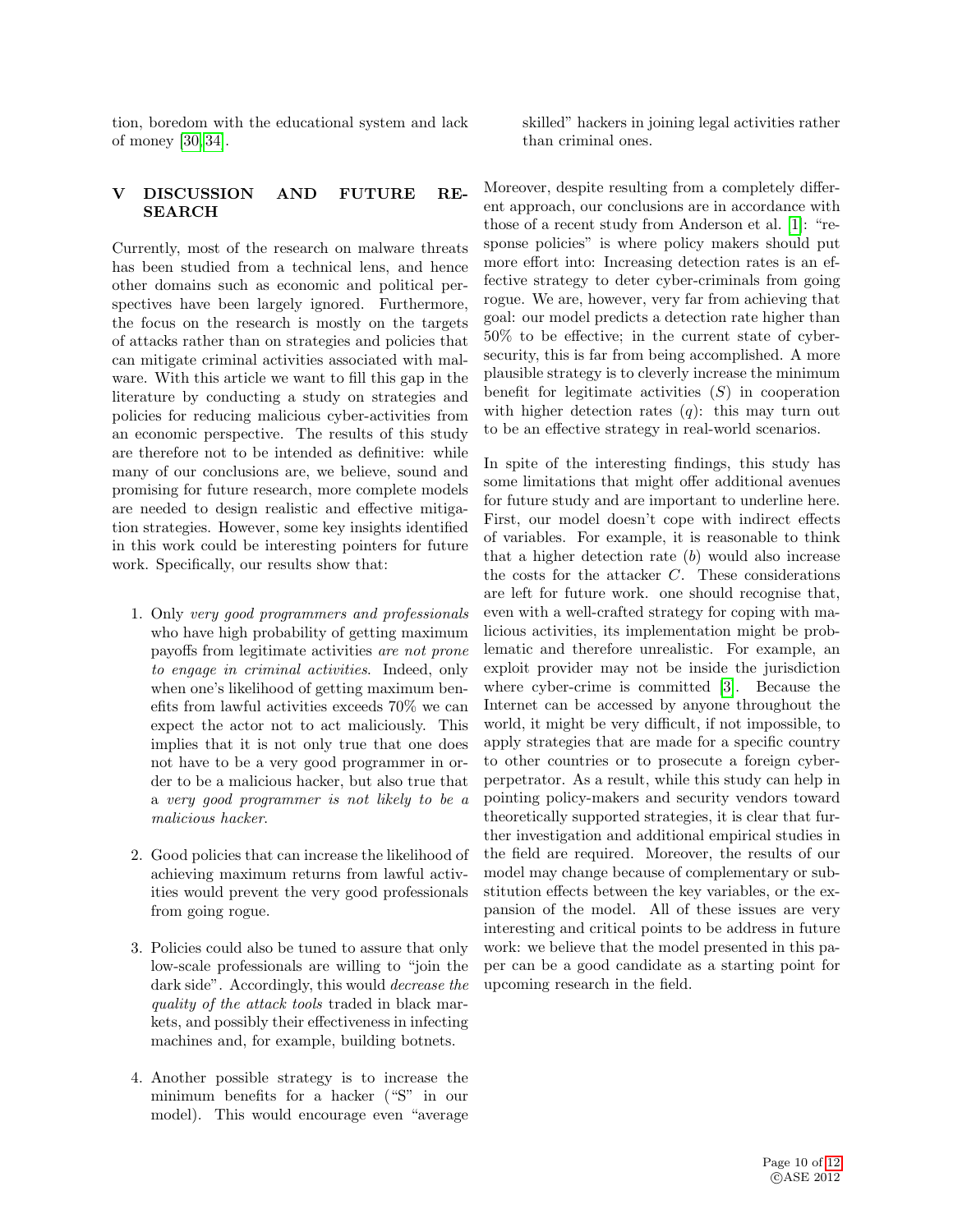#### References

- <span id="page-10-0"></span>[1] R. Anderson, C. Barton, R. Böhme, R. Clayton, M. van Eeten, M. Levi, T. Moore, and S. Savage, "Measuring the cost of cybercrime," in Proceedings of the 11th Workshop on Economics and Information Security, 2012.
- <span id="page-10-1"></span>[2] C. Kanich, C. Kreibich, K. Levchenko, B. Enright, G. M. Voelker, V. Paxson, and S. Savage, "Spamalytics: an empirical analysis of spam marketing conversion," in Proceedings of the 15th ACM Conference on Computer and Communications Security, ser. CCS '08. ACM, 2008, pp. 3–14.
- <span id="page-10-2"></span>[3] M. Van Eeten and J. Bauer, "Economics of malware: Security decisions, incentives and externalities," OECD, Tech. Rep., 2008.
- <span id="page-10-3"></span>[4] M. Van Eeten, J. Bauer, H. Asghari, S. Tabatabaie, and D. Rand, "The role of internet service providers in botnet mitigation: An empirical analysis based on spam data," OECD STI Working Paper, Tech. Rep., 2010.
- <span id="page-10-4"></span>[5] M. Motoyama, D. McCoy, S. Savage, and G. M. Voelker, "An analysis of underground forums," in Proceedings of the ACM 2011 Internet Measurement Conference, 2011.
- <span id="page-10-5"></span>[6] J. Franklin, V. Paxson, A. Perrig, and S. Savage, "An inquiry into the nature and causes of the wealth of internet miscreants," in Proceedings of the 14th ACM Conference on Computer and Communications Security, 2007, pp. 375– 388.
- <span id="page-10-6"></span>[7] C. Herley and D. Florencio, "Nobody sells gold for the price of silver: Dishonesty, uncertainty and the underground economy," Economics of Information Security and Privacy, 2010.
- <span id="page-10-7"></span>[8] G. A. Akerlof, "The market for "lemons": Quality uncertainty and the market mechanism," The Quarterly Journal of Economics, vol. 84, pp. pp. 488–500, 1970.
- <span id="page-10-8"></span>[9] C. Kanich, N. Chachra, D. McCoy, C. Grier, D. Y. Wang, M. Motoyama, K. Levchenko, S. Savage, and G. M. Voelker, "No plan survives contact: experience with cybercrime measurement," in Proceedings of the 4th conference on Cyber security experimentation and test, 2011.
- <span id="page-10-9"></span>[10] Symantec, Analysis of Malicious Web Activity by Attack Toolkits, online ed.,

Symantec, Available on the web at http://www.symantec.com/threatreport/topic.jsp? id=threat\_activity\_trends&aid=analysis\_of\_malicious\_web\_activit 2011, accessed on June 1012.

- <span id="page-10-10"></span>[11] N. Provos, P. Mavrommatis, M. A. Rajab, and F. Monrose, "All your iframes point to us," in Proceedings of the 17th USENIX Security Symposium, 2008, pp. 1–15.
- <span id="page-10-11"></span>[12] G. Wondracek, T. Holz, C. Platzer, E. Kirda, and C. Kruegel, "Is the internet for porn? an insight into the online adult industry," in Proceedings of the 9th Workshop on Economics and Information Security, 2010.
- <span id="page-10-12"></span>[13] C. Herley, "Why do nigerian scammers say they are from nigeria?" in Proceedings of the 11th Workshop on Economics and Information Security, 2012.
- <span id="page-10-13"></span>[14] G. Becker, "Crime and punishment: An economic approach," Journal of Political Economy, vol. 78, pp. 169–217, 1968.
- <span id="page-10-14"></span>[15] D. B. Cornish and R. V. Clarke, "Understanding crime displacement: An application of rational choice theory," Criminology, vol. 25, no. 4, pp. 933–948, 1987.
- <span id="page-10-15"></span>[16] J. Lipton, "What blogging might teach about cybernorms," Akron Intell. Prop. J., vol. 4, p. 239, 2010.
- <span id="page-10-16"></span>[17] R. Broadhurst, "Developments in the global law enforcement of cyber-crime," Policing: An International Journal of Police Strategies & Management, vol. 29, pp. 408–433, 2006.
- <span id="page-10-17"></span>[18] T. Hennig-Thurau and G. Walsh, "Electronic word-of-mouth: Motives for and consequences of reading customer articulations on the internet," International Journal of Electronic Commerce, vol. 8, pp. 51–74, 2003.
- <span id="page-10-18"></span>[19] J. S. Kwok and S. Gao, "Knowledge sharing community in p2p network: a study of motivational perspective," Journal of Knowledge Management, vol. 8, pp. 94–102, 2004.
- <span id="page-10-19"></span>[20] S. Liu, H. Liao, and Y. Zeng, "Why people blog: an expectancy theory analysis," Issues in Information Systems, vol. 8, no. 2, pp. 232–237, 2007.
- <span id="page-10-20"></span>[21] X. Wang, H. Teo, and K. Wei, "What mobilizes information contribution to electronic word-ofmouth system? explanations from a dualprocess goal pursuit model," in Workshop As-